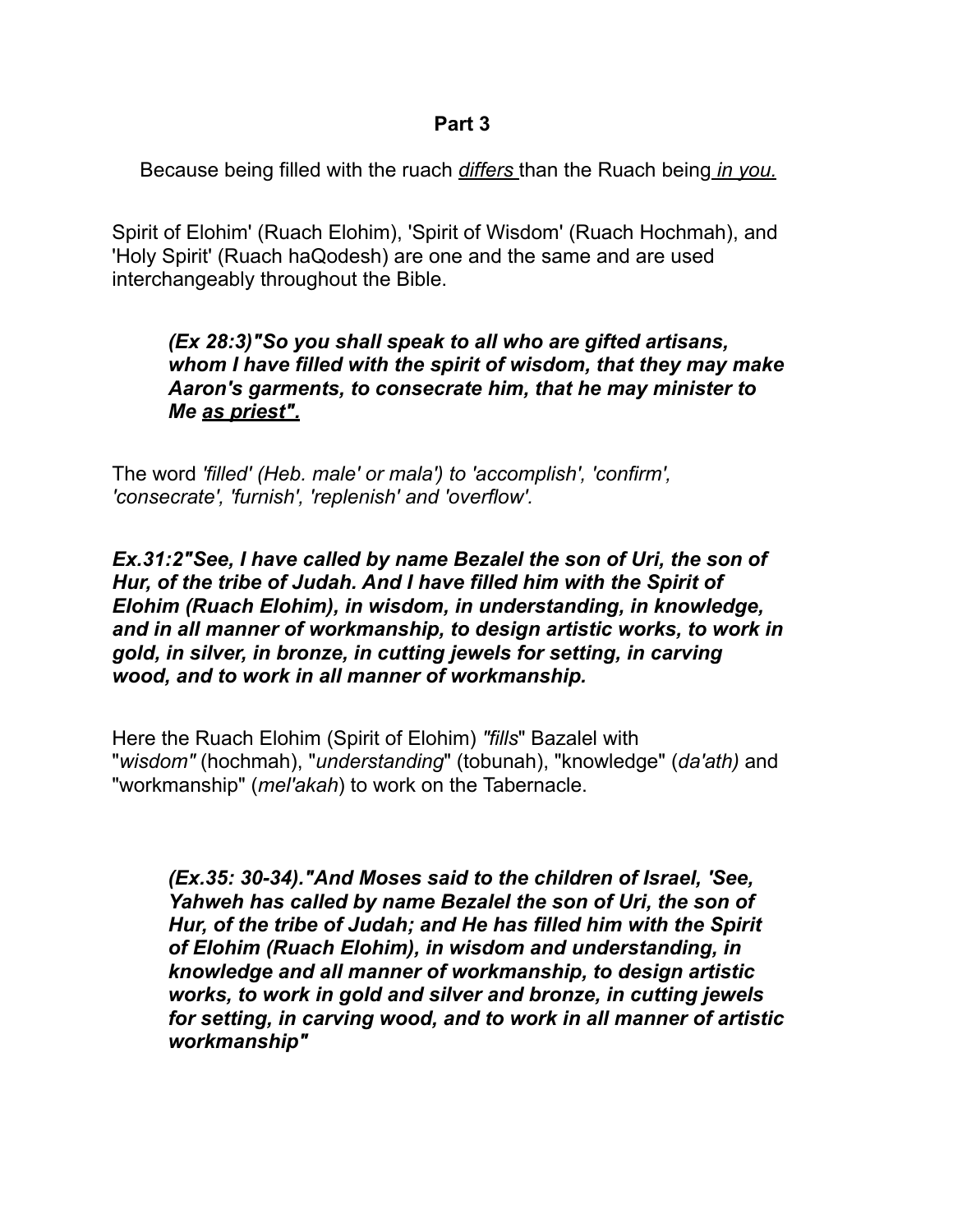*" (Luke 2:40)."And the Child (Yahusha) grew and became strong in spirit (ruach), filled with wisdom (chochmah, Gk. sophia); and the grace (Gk. Charis, Heb. Hesed) of Elohim was upon Him.* 

When a person is Spirit-filled, it leads to two very important things:

## *(Acts 4:32)."Now the multitude of those who believed were of one heart and one soul; neither did anyone say that any of the things he possessed was his own, but they had all things in common"*

This isn't unity for unity sakes which births community for community sake NO they were totally echad (one) and they had all things in common.

These are two vital fruits and signs of being Spirit-filled.

- 1. One heart
- 2. One soul

Satan can *"fill"* a heart too with his own counterfeit spirit:

## *Acts 5:2-3, "But Peter said, 'Ananias, why has Satan filled your heart to lie to the Holy Spirit and keep back part of the price of the land for yourself?'"*

Beware of the defiled conscience as a source of revelation.

Do not to rely on a defiled conscience as a source of revelation. (1 Cor. 8:7).

A weak conscience when it comes to actually keeping the commands rather than religious accent.

The defiled heart and conscience is what truly robs the body of unity compromise eventually finds it home in the heart defiling the believers mind and will - their soul.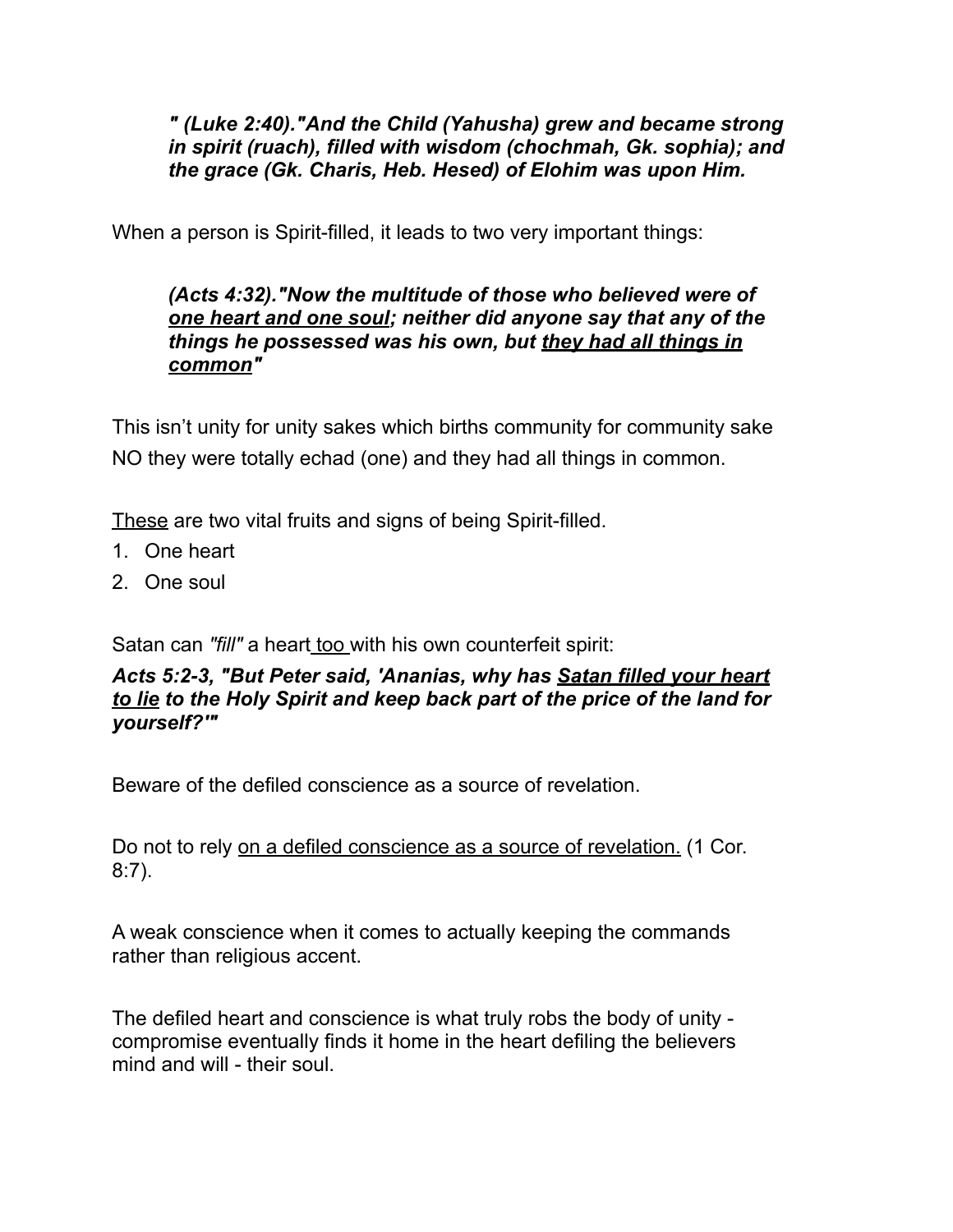The true Holy Spirit-filling does other things:

*(Acts 13:8-11)."Then Saul, who also is called Paul, filled with the Ruach haQodesh (Holy Spirit), looked intently at him and said, "O full of all deceit and all fraud, you son of the devil, you enemy of all righteousness, will you not cease perverting the straight ways of Yahweh? And now, indeed, the hand of Yahweh is upon you, and you shall be blind, not seeing the sun for a time." And immediately a dark mist fell on him, and he went around seeking someone to lead him by the hand"* 

Divine healing accompanies being Spirit-filled which leads to Mikvah.

*Acts 9:17"And Ananias* (not the same as in Acts 5) *went his way and entered the house; and laying his hands on him he said, 'Brother Saul, the Master Yah'shua, who appeared to you on the road as you came, has sent me that you may receive your sight and be filled with the Ruach haQodesh (Holy Spirit).' Immediately there fell from his eyes something like scales, and he received his sight at once; and he arose and was baptized"* 

*Yoel 2:28 And it shall come to pass afterward, that I will pour out My Ruach upon all flesh; and your sons and your daughters shall prophesy* (Naba), *your old men shall dream* (Chalam- health restored, to be healthy so you can view the prophetic. To become a fattened child before YHWH) *dreams, your young men shall see visions* (Chizzayownto be put into an ecstatic state and receive divine communication) *29 And also upon the avadim and upon the female avadim in those days will I pour out My Ruach.* 

The armor of arguments vs. the armor of Ruach Ha Kodesh.

Yeshayahu 63:10 But they rebelled, and grieved His Ruach Hakodesh *therefore He became their enemy, and He fought against them. Then He remembered the days of old, Moshe, and His people, saying, Where is He that brought them up out of the sea with the shepherd of His flock? Where is He that put His Ruach Hakodesh within him?* 

Yahusaha didn't surround Himself with Torah keepers or Churchmen; He surrounded Himself with people that were hurt!